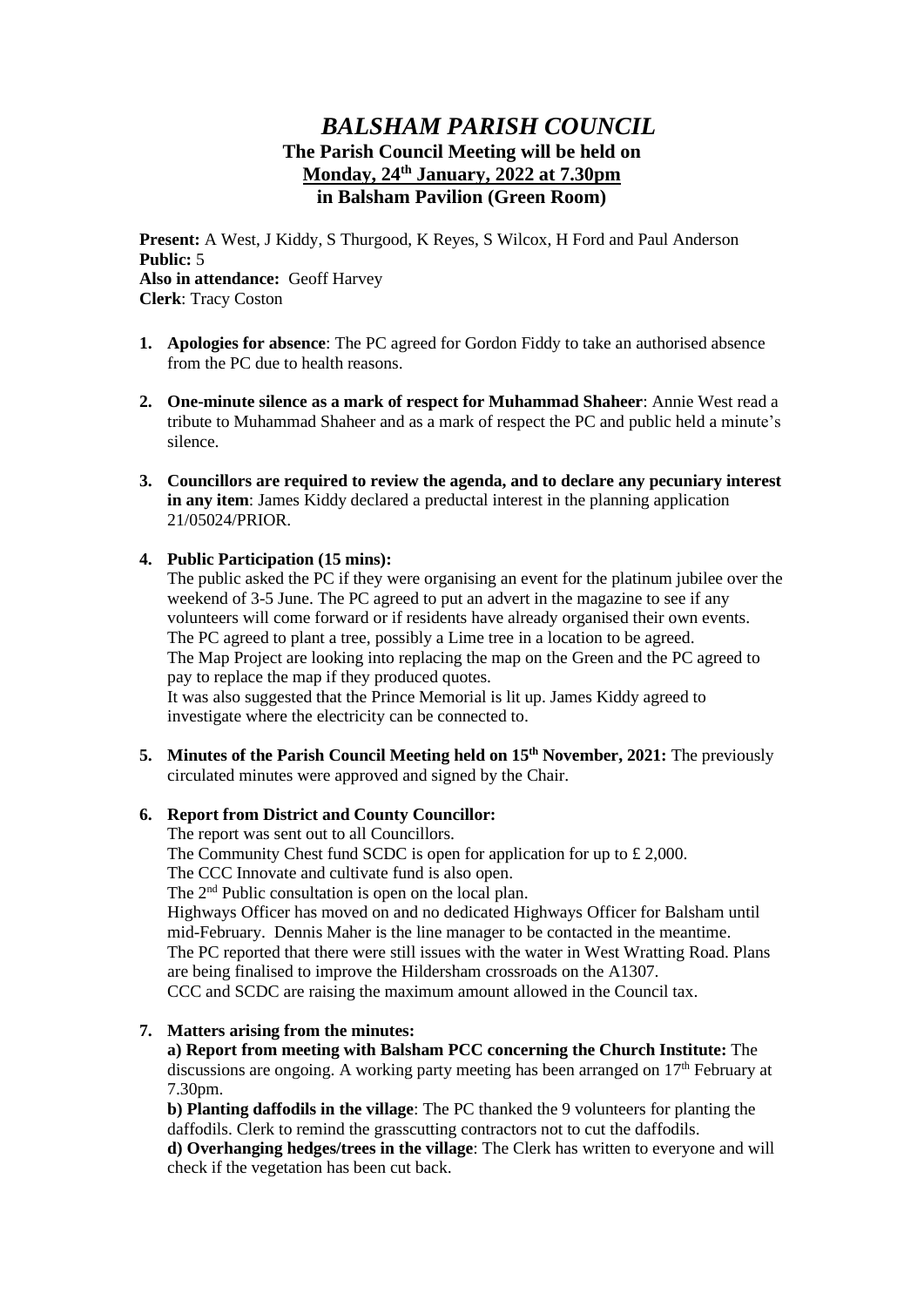**e) War Memorial:** Clerk to check about the permission required to clean and repair the war memorial.

**f) Field End sign**: The sign still hasn't been repaired. Clerk to chase.

**g) Light in Plumian Way**: The light has been reported but still not repaired.

**h) Footpath in West Wratting Road**: The footpath has been repaired, but not outside

The Old Post Office, which is a trip hazard. Clerk to report to CCC Highways.

### **8. Planning:**

## **a) For Discussion:**

Proposal: Change of Use of Agricultural Building to 1 No. Dwellinghouse (Class C3), and for building operations reasonably necessary for the conversion Site address: Mill Farm Buildings Linton Road Balsham Reference: 21/05024/PRIOR WITHDRAWN

Proposal: Conversion of existing annexe into 2no 2bed flats and associated works. Site address: 46 High Street Balsham CB21 4EP Reference: 21/05251/FUL Public Access Link: [https://applications.greatercambridgeplanning.org/online](https://applications.greatercambridgeplanning.org/online-applications/PLAN/21/05251/FUL)[applications/PLAN/21/05251/FUL](https://applications.greatercambridgeplanning.org/online-applications/PLAN/21/05251/FUL)

**PC Discussion:** The planning condition is not mentioned in the planning application and the reasons are still all valid. The Parish Council would strongly object to the properties being split in ownership.

2. The planning applications for 44 High Street and 46 High Street do not match and the parking places are not in the same place. There are only 4 car parking spaces for a 5-bedroom house and two 2-bed flats, which will result in cars parking in the nearby streets or on the High Street.

3. The foul drains for No 46 High Street run under No 2 Nine Chimney's Lane and the owners have a covenant in place for this. This is not mentioned in the planning application and would cause maintenance issues as the properties of No 44 and 46 could have three different owners if they were all sold independently of each other.

#### Local Planning Authority: South Cambridgeshire District Council

Proposal: Renovation of an existing Grade II Listed Building consisting of structural remedial work, replacement of ground floor timber joists, replacement to a section of the concrete ground floor, render repairs and layout alterations at first floor. Site address: 44 High Street Balsham CB21 4EP

Reference: 22/00150/LBC

Public Access Link: [https://applications.greatercambridgeplanning.org/online](https://applications.greatercambridgeplanning.org/online-applications/PLAN/22/00150/LBC)[applications/PLAN/22/00150/LBC](https://applications.greatercambridgeplanning.org/online-applications/PLAN/22/00150/LBC)

**PC Discussion:** The PC are concerned that works taking place without permission. Comments to be passed onto SCDC planning.

### **b) Decisions:**

### **9. Allotment update:**

a) Allotment shed for community project: The PC agreed to pay for a 2<sup>nd</sup> hand shed for £ 50.00 to be used as a hub for all allotment holders and if any community group wants to use a spare part of the allotment.

#### **10. Recreation Ground/Pavilion**

**a) Adult gym equipment:** Steve Thurgood, Annie West and Helen Ford are going to meet to agree a location for the adult gym equipment.

**b) Storage Heaters:** The heaters in the Lower Club Room to be turned off to save electricity, other heaters will also be turned off when not required.

**c) Pavilion tables and chairs/blinds/curtains/**: The PC agreed to purchase new tables,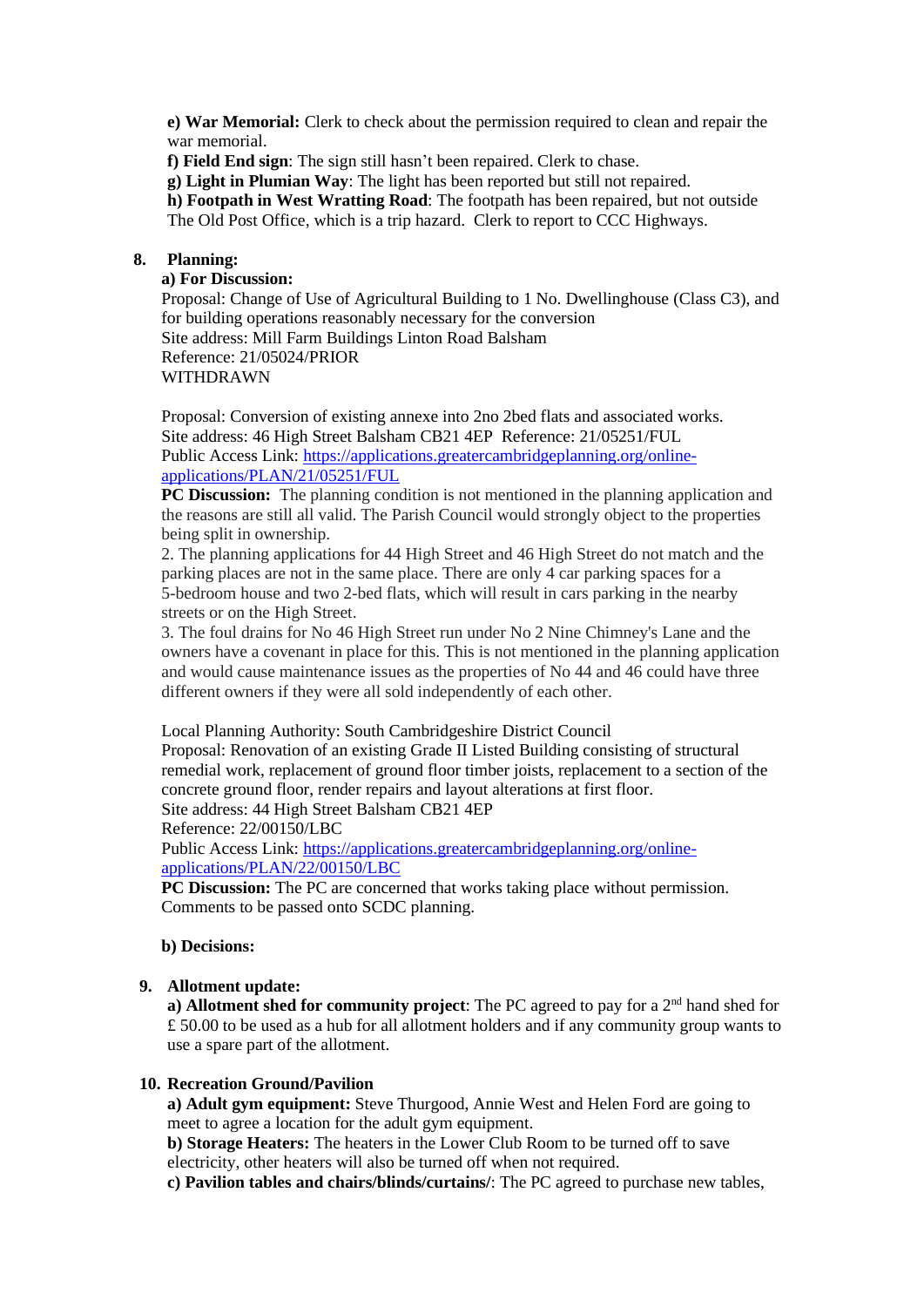chair and blinds or curtains for the Green Room.

### **11. Highway Matters**:

**a) Double yellow lines on corner of West Wratting Road/High Street**: The lines have been installed and it has improved the parking in the area.

**b) Parking sign on Green for school parking:** Clerk to put the application into CCC Highways.

**c) Parking letter from Cambridgeshire Police**: The letters have been used in Trinity Close and the parking has improved.

**d) Movable speed sign computer**: Clerk to find out where the data is sent to by the speed watch group and Mike McCall.

**e) LHI – countdown signs in village entrances**: The PC discussed whether to withdraw from the LHI or ask for an extension of time because Muhammad Shaheer was preparing the presentation for the LHI Panel. Clerk to speak to Joshua Rutherford at CCC.

### **12. Correspondence:**

**a) Balsham Feast:** The PC agreed to pay the £800.00 to the Feast Committee, which is on hold from the 2020 feast.

**b) Telephone Box:** The books are damp. Steve Thurgood to have a look to see what needs doing. The PC will thank Joanna Sanders for looking after the telephone box. **c) Princes Close**: The PC didn't have any objections to SCDC selling off some of the garages to a neighbouring resident as long as the access to the allotments wasn't compromised.

**13. Finance:-** Receipts and payments up to 19/01/22 and any invoices/receipts received up until 24/01/22 will be considered at the meeting.

| a)                                                |             |          |
|---------------------------------------------------|-------------|----------|
| <b>Receipts (December)</b>                        |             |          |
| Allotments                                        | £           | 455.00   |
| <b>TOTAL</b> receipts                             | £           | 455.00   |
| <b>Payments (December)</b>                        |             |          |
| T Coston Salary<br>£ 1,018.55 Exp: 228.54         | £           | 1,144.08 |
| Pension £56.02                                    |             |          |
| M McCall (Gross $\pounds$ )<br>30 hours Ex £ 2.70 | £           | 290.70   |
| S Housden (Gross £)<br>£154.00                    | £           | 154.00   |
| <b>Cambridgeshire Pension</b>                     | £           | 980.85   |
| HMRC (Tax & NI)                                   | £           | 432.56   |
| PKF Littlejohn audit                              | £           | 1,008.00 |
| Cambridgeshire Acre                               | $\mathbf f$ | 57.00    |
| Digital River                                     | £           | 23.88    |
| Zoom                                              | £           | 28.78    |
| <b>Dropbox</b>                                    | $\mathbf f$ | 88.36    |
| Suttons (Bulbs)                                   | £           | 100.91   |
| A J King                                          | £           | 211.30   |
| Saniclean                                         | £           | 180.00   |
| <b>Opus Energy</b>                                | £           | 342.35   |
| Royal British Legion                              | £           | 100.00   |
| Cambridge Water                                   | £           | 163.31   |
| Kleen Windows                                     | £           | 30.00    |
| <b>NextNorth</b>                                  | £           | 288.00   |
| Roger Scotland (Allotment grass)                  | £           | 300.00   |
| <b>Point Contact</b>                              | £           | 105.11   |
| <b>Rialtas</b>                                    | £           | 37.20    |
| <b>Total Payments December 2021</b>               | £           | 6,066.38 |